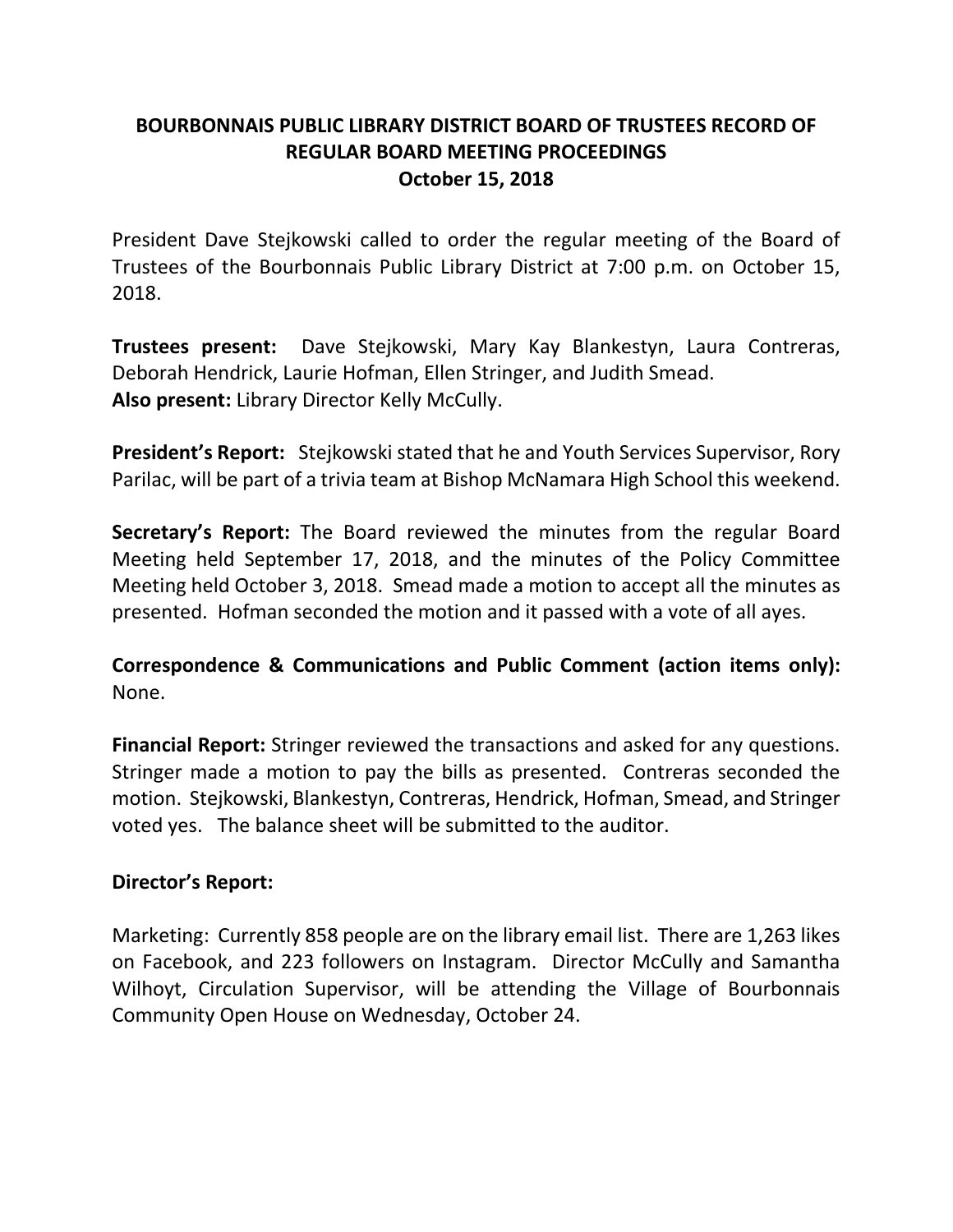Illinois Library Association Annual Conference: Director McCully attended the Illinois Library Association Annual Conference held October 9-11 at the Peoria Civic Center.

Building & Grounds: On Friday, October 5<sup>th</sup>, Holohan Heating toured the Library's HVAC system to give an estimate for fall furnace/boiler maintenance.

Precise Painting will be replacing damaged siding and repainting the exterior west wall of the building. They will also repaint the interior entrance and lobby areas of the Library.

Scarecrow Hollow: The Library's scarecrow*, Scary Potter,* is located at spot #85 at Scarecrow Hollow located on the Perry Farm. A hot chocolate bar was held on Saturday, October 13, at our scarecrow location.

Service Days: Volunteer service hours are a requirement for civics classes at BBCHS. This has resulted in a high demand for volunteer service hours at the Library. To help with this, the Library will offer service days for local high school students. Volunteers will assist library staff with special projects, be introduced to library services, and learn how the Library works in/with the community. Rory Parilac, Youth Services Supervisor, will lead this program.

One Book, One Community: One Book, One Community is a countywide initiative to promote literacy and library programming during the month of October. The Kankakee Area Library Association has chosen westerns as its theme for this year.

Security cameras: Midwest Integrated Solutions has started running lines for the new security cameras.

Per Capita Funding: Per Capita Grant funding was received on October 3, 2018, in the amount of \$30,302.50.

Trustee Training: Each year as part of the Per Capita Grant requirements, trustees are asked to complete training. This year trustees are required to review chapters 6-10 of the "Trustee Facts File Third Edition" published by the Illinois State Library. Trustees will be discussing Chapter 7, "Planning". Director McCully included a link to access the digital copy.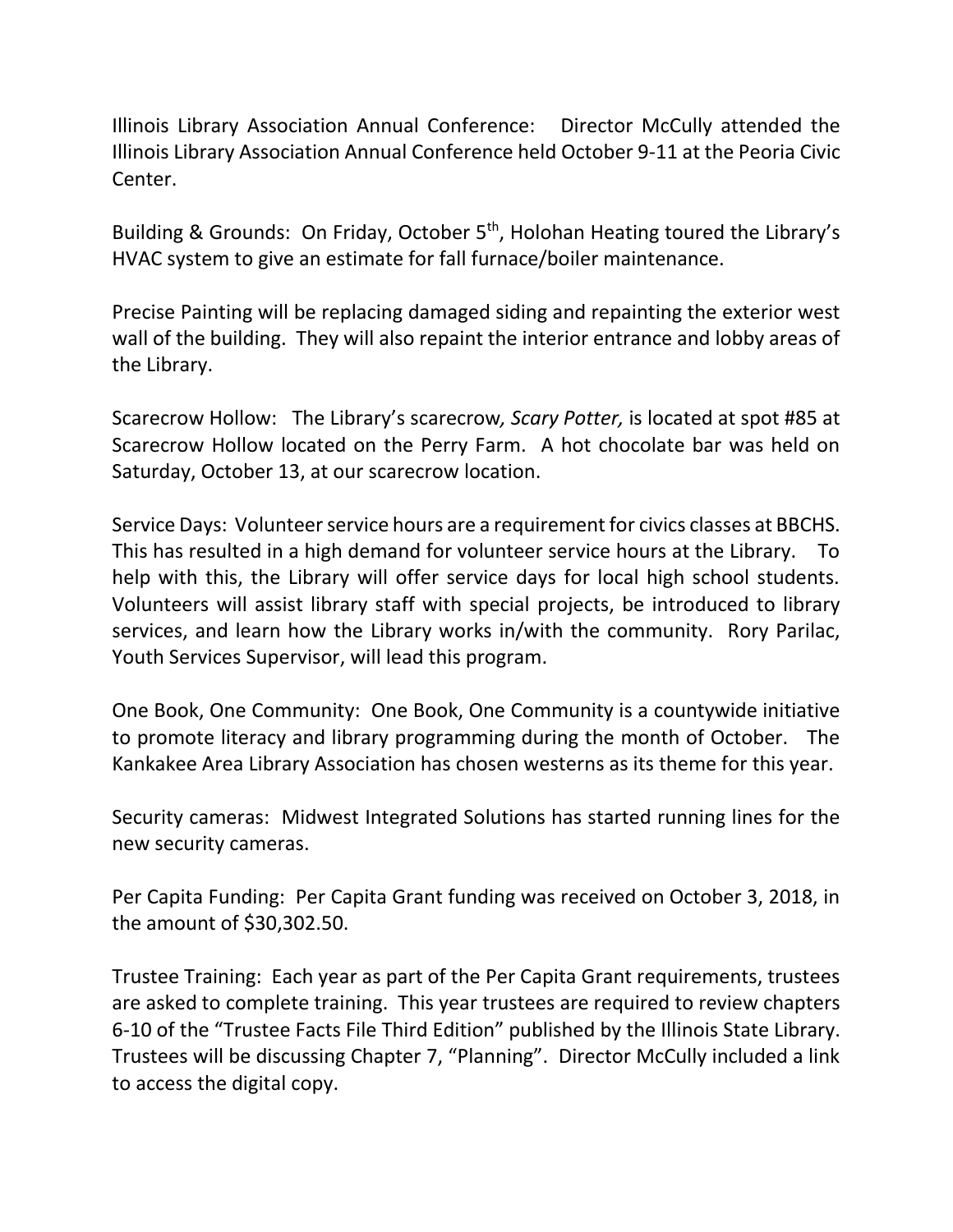## **Committee Reports:**

**Personnel:** None. **Finance:** None **Policy Committee:** Meeting held October 3 will be discussed under new business. **Building and Grounds:** None. **Long Range Planning:** None.

**Unfinished Business:** Discuss and approve renewal of health insurance policy: Director McCully reviewed the current health insurance policy and led a discussion of premium information and comparison charts. Smead made a motion to continue with the current insurance provider. Blankestyn seconded the motion and it passed with all ayes.

## **New Business:**

Approve Policy Committee recommendations: Director McCully reviewed the minutes from the Policy Committee meeting, including the Security Camera Policy. Stejkowski made a motion to accept the Policy Committee recommendations including the Security Camera Policy. Contreras seconded the motion and it passed with all ayes.

Approve point-of-sale system: Director McCully explained the Magna POS System quote from Today's Business Solutions Inc. This system would be paid for by Per Capita Grant funding. These funds must be spent during this fiscal year, and can be used to up-grade or add new technology at the Library. After a brief discussion, Hofman made a motion to table this item till November to allow more research on the system. Stejkowski seconded the motion and it passed with all ayes.

Discuss Holiday party: The Board agreed to having a holiday party. Director McCully will check on the availability of Rigo's for Sunday, December 2.

Review and discuss Chapter 7, "Planning", of the *Trustee Facts File Third Edition*: McCully led a discussion of this chapter. Major topics included the planning process, assessing needs, goals, and objectives plus specialized planning. McCully noted that the disaster plan has been updated and the staff will be mapping out the technology plan.